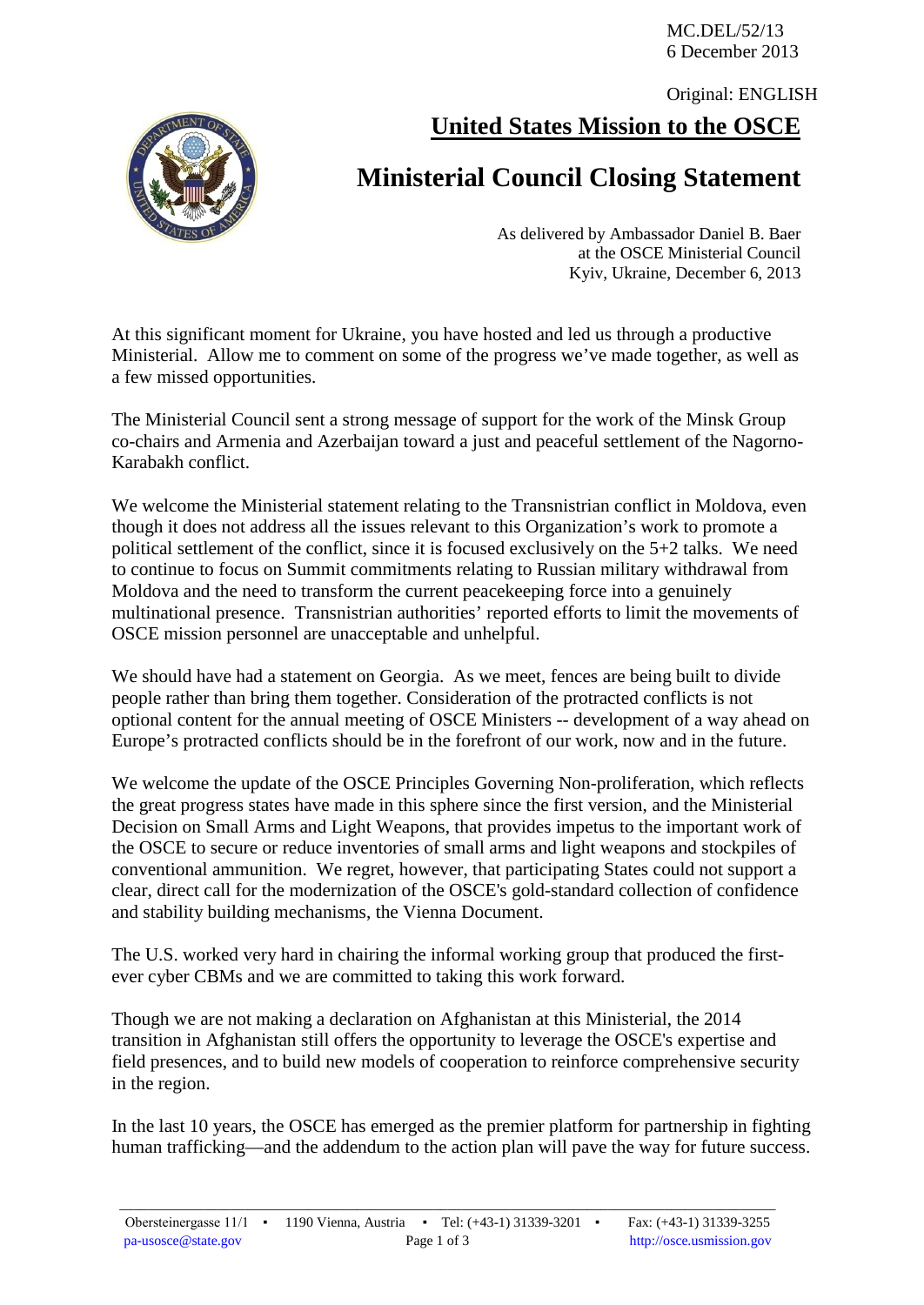We are pleased that this Ministerial Council adopted two second dimension decisions. Energy, environmental and economic issues are clearly tied to issues of political and human security, and we are ready to do more work in this area.

We are pleased to add to the OSCE's established commitments on the fundamental freedom of religion and belief. This will complement efforts to combat intolerance and discrimination throughout the OSCE space.

The adoption of a draft decision on Roma and Sinti is timely given the unfortunate uptick in violence against Roma, as well as hateful rhetoric from political leaders. Ten years after the original OSCE-wide action plan on Roma and Sinti, we welcome this renewed focus.

In many parts of the OSCE region, journalists have been threatened, beaten or even killed because of the work they do on-line and off-line, because they exercised their freedom of expression. I am particularly disappointed that the Russian Federation was the only delegation unable to join consensus on the Chairmanship's last draft of a decision on protection of journalists. That was, in my view, a missed opportunity for the Russian government to reaffirm its commitment to protect journalists in a country where many journalists, courageous people like Anna Politkovskaya, have been murdered.

The pioneering advancements of the OSCE over the past forty years did not come from one year to the next, and they did not come without opposition. Yet the principled and determined pursuit of comprehensive security by many participating States, and the inspiration OSCE commitments to universal principles gave to courageous citizens, ultimately shaped historic transitions and political progress.

The U.S. and others will continue to insist on the safety of journalists and defend freedom of expression. We will keep pressing for protections of human rights and fundamental freedoms on-line and off-line. We will keep defending embattled civil society. We will keep drawing the attention of the international community to human rights abuses. We will continue to work for the resolution of protracted conflicts. We will keep pushing to modernize the Vienna document and enhance regional security. We will keep supporting citizens in their fight against corruption and their quest for economic opportunities and jobs that come from open, free economies based on rule of law. We are motivated by the universal aspirations of individuals across the OSCE space to live in dignity, freedom, prosperity and security. We are committed for the long haul.

Colleagues, last night the world lost a hero whose patience, principle, and persistence inspired countless millions. Nelson Mandela's unshakeable confidence in universal values motivated his quest for justice and his leadership as the first democratically elected leader of his country. It is fitting that we in this hall, as we reflect on our commitments, remember him as someone who saw right so clearly and did so much to advance freedom and dignity for so many. As he said, "A nation should not be judged by how it treats its highest citizens, but its lowest ones." His life's work will continue to be an example to all of us.

As Assistant Secretary Nuland noted yesterday, this Ministerial comes at a historic moment. The eyes of the world are on Ukraine, and not because of the participants in this Ministerial, but because of the many thousands of people whose hope for a better future warms Maidan even as snow blankets the city. Many around this table have reflected on events here. They have called for the protection of rights and the rejection of violence. Some have talked about